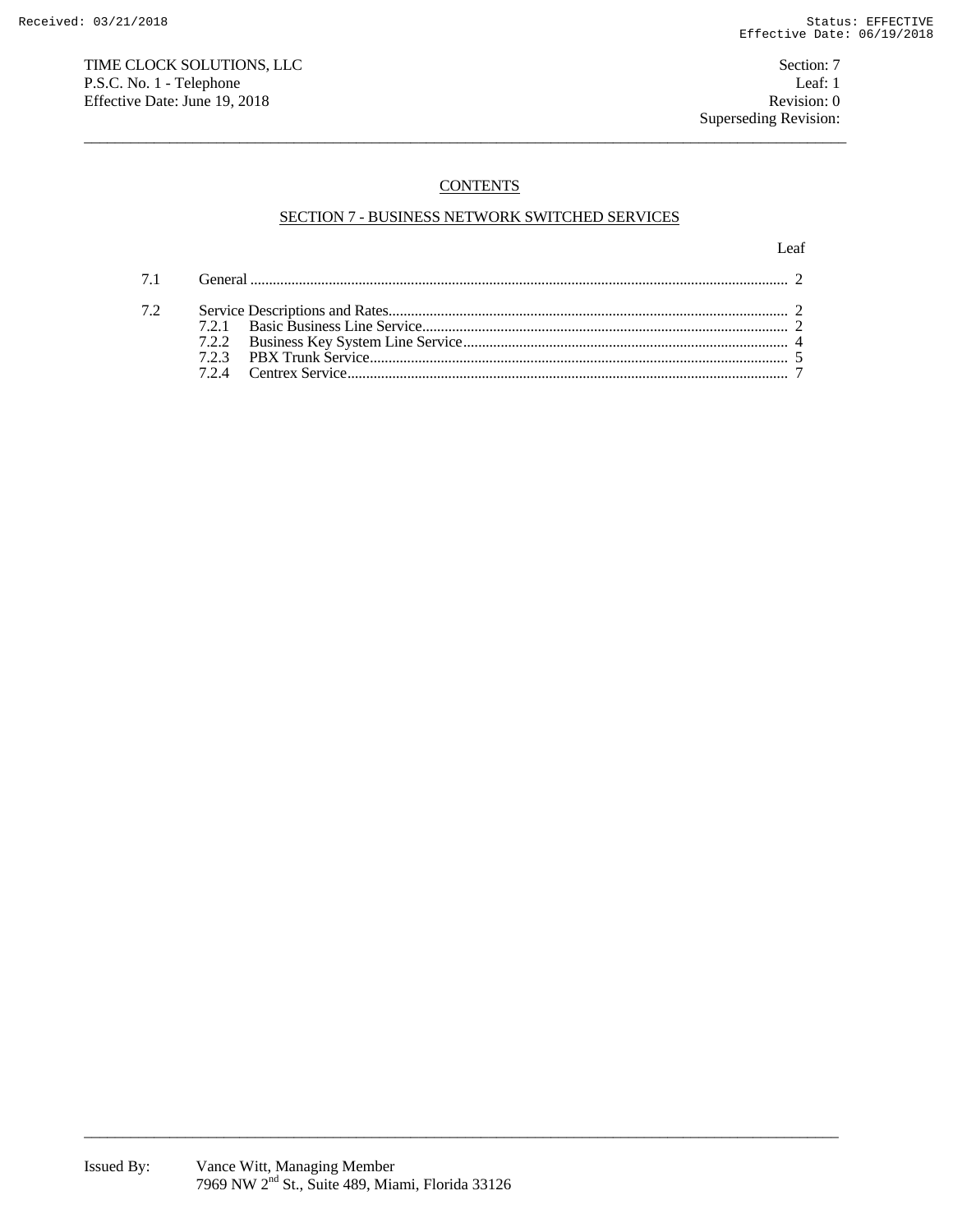$\overline{a}$  , and the state of the state of the state of the state of the state of the state of the state of the state of the state of the state of the state of the state of the state of the state of the state of the state o

### 7.1 GENERAL

 Business Network Switched Service provide a business customer with a connection to the Company's switching network which enables the customer to:

- a. receive calls from other stations on the public switched telephone network;
- b. access the Company's local calling service;
- c. access the Company's operators and business office for service related assistance; access toll-free telecommunications service such as 800 NPA; and access 911 service for emergency calling; and
- d. access the service of providers of interexchange service. A customer may presubscribe to such provider's service to originate calls on a direct dialed basis or to receive 800 service from such provider, or may access a provider on an ad hoc basis by dialing the provider's Carrier Identification Code (10XXX).

 Business Network Switched Service is provided via one or more channels terminated at the customer's premises. Each Business Network Switched Service channel corresponds to one or more analog, voice-grade telephonic communications channels that can be used to place or receive one call at a time.

 Connection charges as described in Section 2 apply to all service on a one-time basis unless waived pursuant to this Tariff.

## 7.2 SERVICE DESCRIPTIONS AND RATES

The following Business Access Service Options are offered:

 Basic Business Line Service Business Key System Line Service PBX Trunks Centrex Service

 Basic Business Line Service, Key System Line Service, Shared Tenant Service and Analog PBX trunks are offered with flat rate or message rate local service, at the option of the customer. Digital PBX Trunks are offered on a flat rate basis only.

 All Business Network Switched Service may be connected to customer-provided terminal equipment such as station sets, key systems, PBX systems, or facsimile machines. Service may be arranged for two-way calling, inward calling only or outward calling only. Optional Voice Mail Service is available.

- 7.2.1 Basic Business Line Service
	- a. General

 Basic Business Line Service provides a customer with a one or more analog, voice-grade telephonic communications channel that can be used to place or receive one call at a time. Local calling service is available on a message usage basis. Basic Business Lines are provided for connection of customerprovided single-line terminal equipment such as station sets or facsimile machines.

Each Basic Business Line has the following characteristics:

| Terminal Interface:<br>Signaling Type:<br>Pulse Types: | 2-wire<br>Loop start<br>Dual Tone Multifrequency (DTMF) |
|--------------------------------------------------------|---------------------------------------------------------|
| Directionality:                                        | Two-Way, In-Only, or Out-Only, at the option of the     |
|                                                        | customer                                                |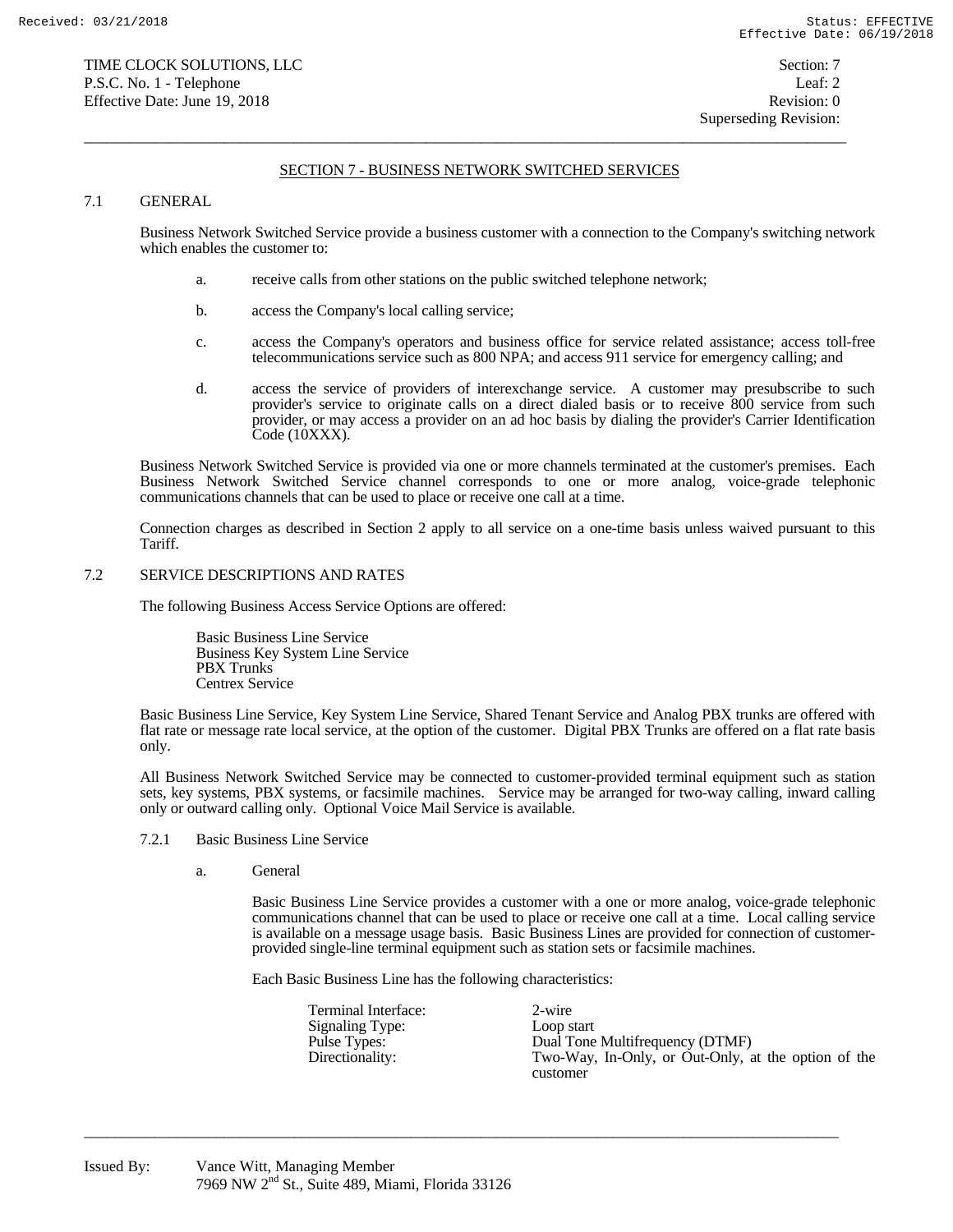$\overline{a}$  , and the state of the state of the state of the state of the state of the state of the state of the state of the state of the state of the state of the state of the state of the state of the state of the state o

### 7.2 SERVICE DESCRIPTIONS AND RATES (cont'd)

- 7.2.1 Basic Business Line Service (cont'd)
	- b. Message Rate Basic Business Line Service
		- 1. Description

 Calls to points within the local exchange area are charged on the basis of the number of completed calls originating from the customer's service in addition to a base monthly charge. Local calling areas are as specified in Section 10.

2. Recurring and Nonrecurring Charges

 Charges for each Message Rate Service line include a monthly recurring Base Service Charge and usage charges for completed calls originated from the customer's line based on the total number of calls during the billing period. In addition to the nonrecurring charges listed below, service order charges apply as described in Section 3 of this tariff.

|                                                | Minimum | Maximum  |
|------------------------------------------------|---------|----------|
| <b>Nonrecurring Connection Charge:</b>         | \$1.00  | \$110.00 |
| <b>Monthly Recurring Charges:</b>              |         |          |
| - Each Base Service Line                       | \$1.00  | \$25.00  |
| - Voice Mail Option, per line                  | \$1.00  | \$15.00  |
| Custom Calling Features: (per line, per month) |         |          |
| - Each feature                                 | \$1.00  | \$15.00  |
| - Package of 3 features                        | \$1.00  | \$20.00  |
| - Package of 6 features                        | \$1.00  | \$21.00  |
| - Package of 9 features                        | \$1.00  | \$24.00  |
|                                                |         |          |

#### 3. Recurring and Nonrecurring Charges (cont'd)

|    | <b>CLASS</b> Features<br>(per line, per month)                                                  | Minimum                              | Maximum                                  |         |
|----|-------------------------------------------------------------------------------------------------|--------------------------------------|------------------------------------------|---------|
|    | - Each feature<br>- Package of 3 features<br>- Package of 6 features<br>- Package of 9 features | \$1.00<br>\$1.00<br>\$1.00<br>\$1.00 | \$15.00<br>\$20.00<br>\$21.00<br>\$24.00 |         |
| 4. | Message Usage Charges                                                                           | Minimum                              |                                          | Maximum |
|    | Per Message                                                                                     | \$.01                                |                                          | \$.15   |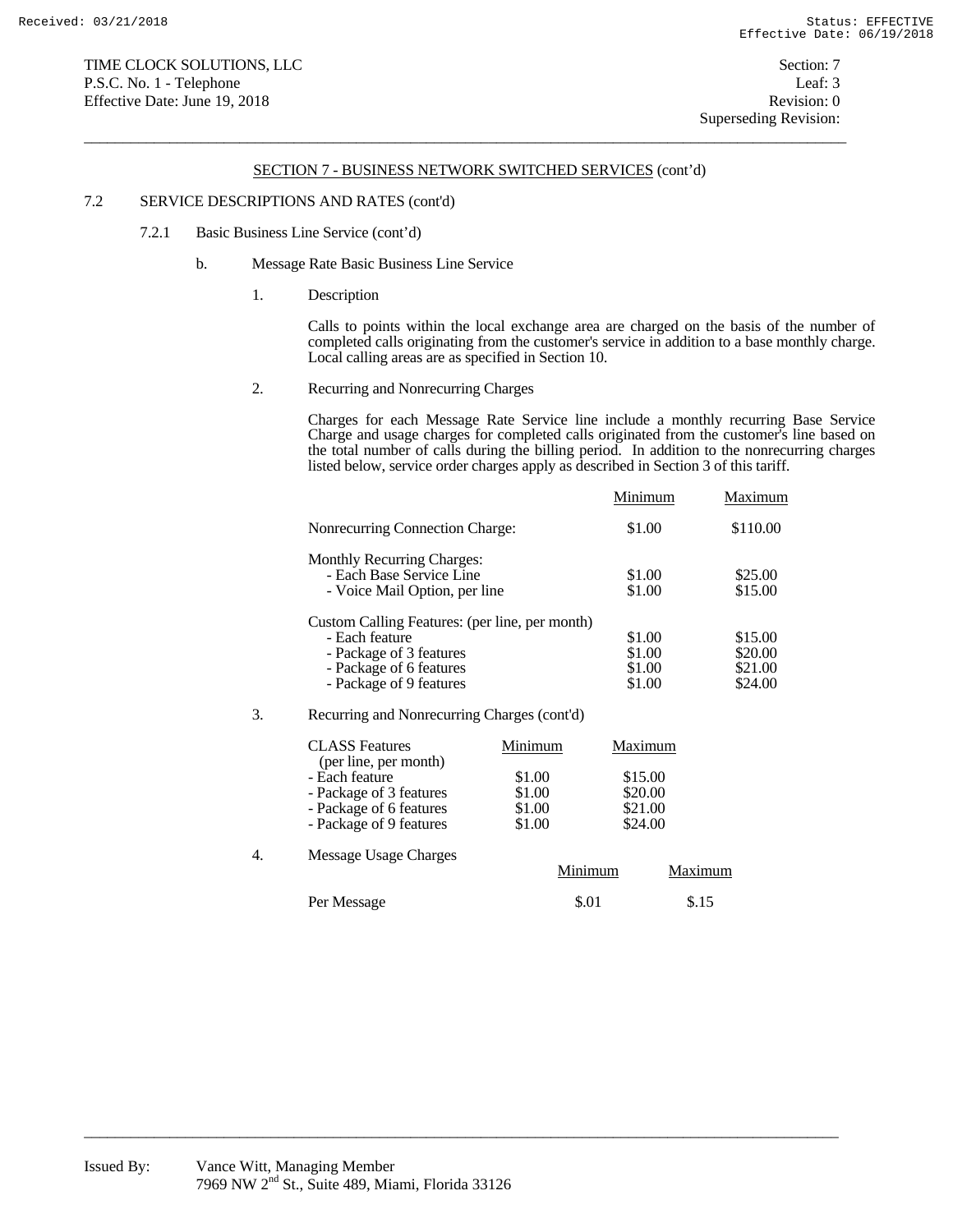$\overline{a}$  , and the state of the state of the state of the state of the state of the state of the state of the state of the state of the state of the state of the state of the state of the state of the state of the state o

#### 7.2 SERVICE DESCRIPTIONS AND RATES (cont'd)

- 7.2.2 Business Key System Line Service
	- a. Description

 Business Key System Line Service provides the customer with a single, analog, voice-grade telephonic communications channel which can be used to place or receive one call at a time. The Business Key System Line is available as a message rated service. Business Key System Line Service is provided for connection of customer-provided key system terminal equipment. All key system lines will be equipped with touchtone and multiline hunt.

 Calls to points within the local exchange area are charged on the basis of the number of completed calls originating from the customer's service in addition to a base monthly charge. Local calling areas are as specified in Section 10.

Each Business Key System Line has the following characteristics:

| Terminal Interface:<br>Signaling Type:<br>Pulse Types:<br>Directionality: | 2-wire<br>Loop start<br>Dual Tone Multifrequency (DTMF)<br>Two-Way, In-Only, or Out-Only, at the option of the |
|---------------------------------------------------------------------------|----------------------------------------------------------------------------------------------------------------|
|                                                                           | customer                                                                                                       |

b. Recurring and Nonrecurring Charges

 In addition to the nonrecurring charges listed below, service order charges apply as described in Section 3 of this tariff.

 Charges for each Message Rate Service line include a monthly recurring Base Service Charge and usage charges for completed calls originated from the customer's line based on the total number of calls during the billing period.

|    |                                                                                                                                 |         | Minimum                              | Maximum                                  |
|----|---------------------------------------------------------------------------------------------------------------------------------|---------|--------------------------------------|------------------------------------------|
|    | <b>Nonrecurring Connection Charge:</b>                                                                                          |         | \$1.00                               | \$10.00                                  |
|    | <b>Monthly Recurring Charges:</b><br>- Message Rate Business Key<br>- Voice Mail Option, per line                               |         | \$1.00<br>\$1.00                     | \$25.00<br>\$15.00                       |
|    | <b>Custom Calling Features</b><br>(per line, per month)<br>- Each feature<br>- Package of 3 features<br>- Package of 6 features |         | \$1.00<br>\$1.00<br>\$1.00           | \$15.00<br>\$20.00<br>\$21.00            |
|    | - Package of 9 features<br>CLASS Features (per line, per month)                                                                 |         | \$1.00                               | \$24.00                                  |
|    | - Each feature<br>- Package of 3 features<br>- Package of 6 features<br>- Package of 9 features                                 |         | \$1.00<br>\$1.00<br>\$1.00<br>\$1.00 | \$15.00<br>\$20.00<br>\$21.00<br>\$24.00 |
| c. | Message Usage Charges                                                                                                           | Minimum | Maximum                              |                                          |
|    | Per Message                                                                                                                     | \$.01   | \$.15                                |                                          |
|    |                                                                                                                                 |         |                                      |                                          |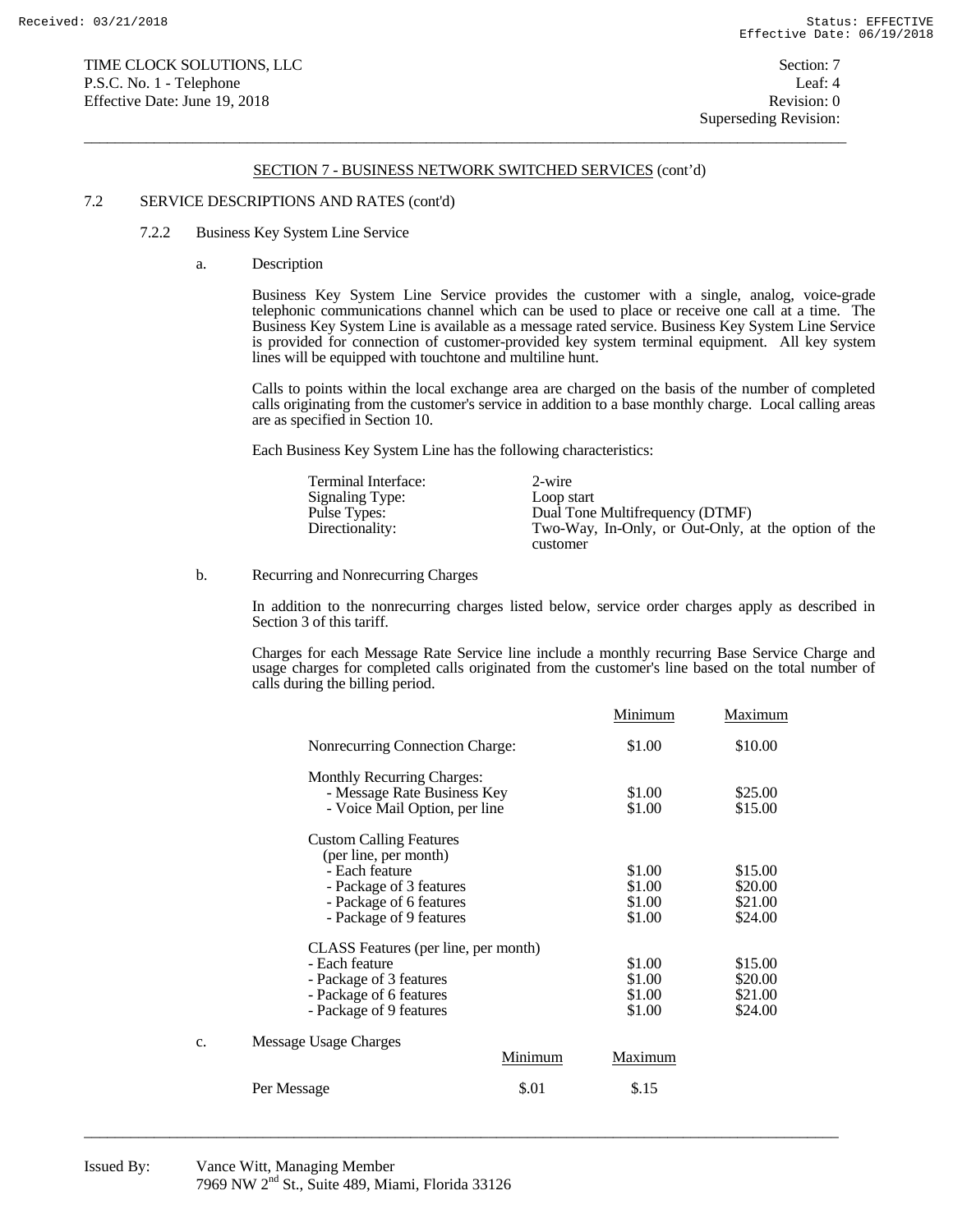$\overline{a}$  , and the state of the state of the state of the state of the state of the state of the state of the state of the state of the state of the state of the state of the state of the state of the state of the state o

#### 7.2 SERVICE DESCRIPTIONS AND RATES (cont'd)

#### 7.2.3 PBX Trunk Service

a. General

 Analog and/or digital PBX trunks are provided for connection of customer-provided PBX terminal equipment. Analog trunks are delivered on a DS0 level and digital trunks are delivered at the DS1 level. All trunks are equipped with multiline hunting.

 DID service allows callers to reach the called party without going through a PBX attendant. DOD service allows end users to dial outside of a PBX system without going through the PBX attendant to get access to an outside line. Digital trunks cannot be two-way trunks, but must be ordered as with either Direct Inward Dialing (DID) or Direct Outward Dialing (DOD).

For DID configured PBX trunks additional charges apply for Direct Inward Dial Station numbers.

Each Analog Trunk has the following characteristics:

| Terminal Interface: | 2-wire or 4-wire, as required for the provision of service |
|---------------------|------------------------------------------------------------|
| Signaling Type:     | Loop, Ground, E&M I, II, III                               |
| Pulse Type:         | Dual Tone Multi-Frequency (DTMF)                           |
| Directionality:     | In-Coming Only (DID), Out-Going Only (DOD), or<br>Two-Way  |

- b. Message Rate Analog PBX Trunks
	- 1. Description

 Message Rate Analog PBX Trunks provide the customer with a single, analog, voice grade telephonic communications channel which can be used to place or receive one call at a time. Local calls on two-way trunks and DOD trunks are billed on a message rate basis. DID trunks are arranged for one-way inward calling only.

2. Recurring and Nonrecurring Charges

 In addition to the nonrecurring charges listed below, service order charges apply as described in Section 3 of this tariff. Charges for each Message Rate PBX Truck include a monthly recurring Base Service Charge and usage charges for completed calls originated from the customer's lines based on the total number of calls during the billing period. Local calling areas are as specified in Section 10.

|                                                                                                                             | Minimum                    | Maximum                       |
|-----------------------------------------------------------------------------------------------------------------------------|----------------------------|-------------------------------|
| Nonrecurring Connection Charge:                                                                                             | \$1.00                     | \$120.00                      |
| <b>Monthly Recurring Charges:</b><br>- Each Trunk                                                                           | \$5.00                     | \$25.00                       |
| <b>Terminal Numbers:</b><br>1-10 lines in terminal group<br>11-20 lines in terminal group<br>$21 +$ lines in terminal group | \$5.00<br>\$5.00<br>\$5.00 | \$15.00<br>\$25.00<br>\$30.00 |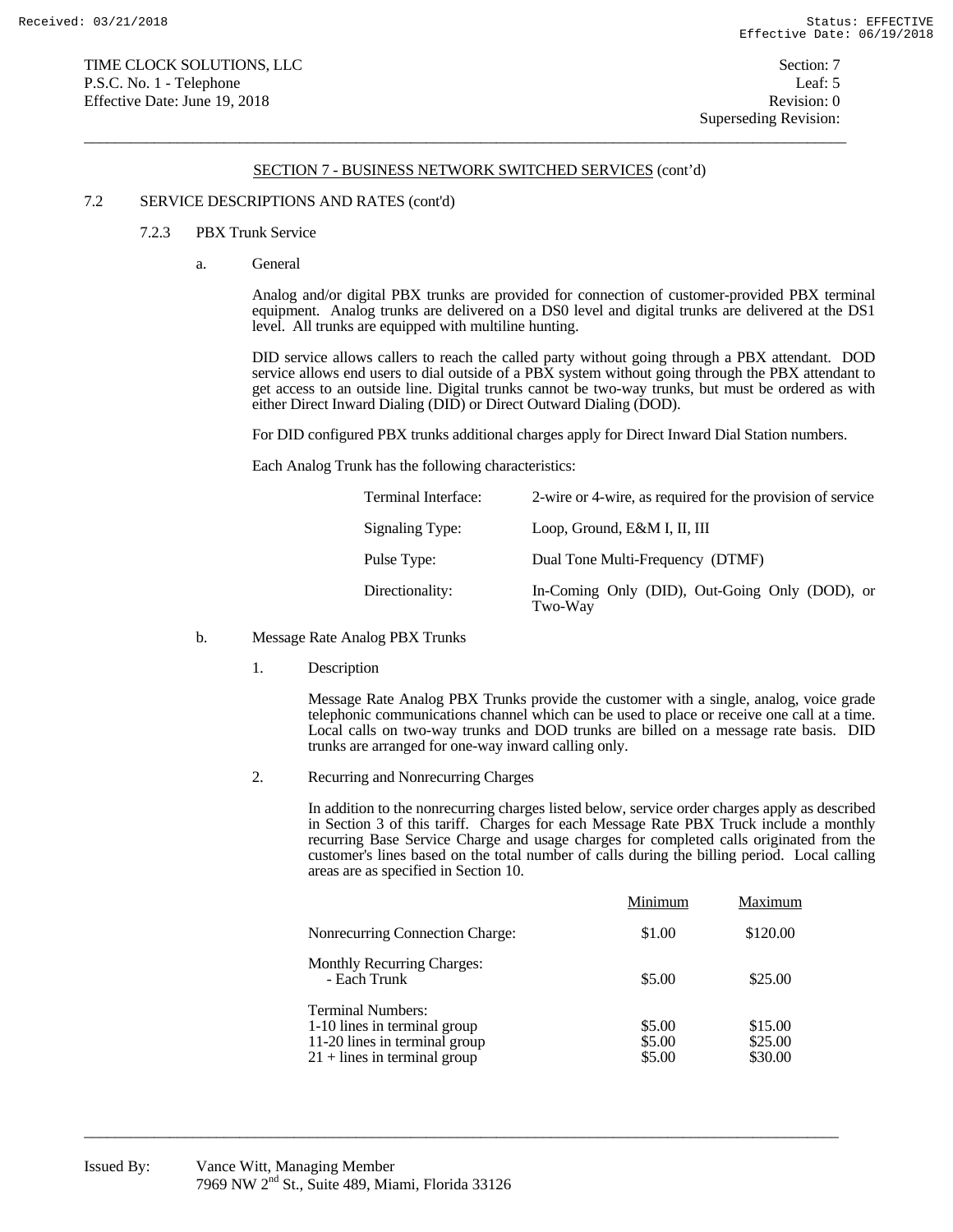$\overline{a}$  , and the state of the state of the state of the state of the state of the state of the state of the state of the state of the state of the state of the state of the state of the state of the state of the state o

## 7.2 SERVICE DESCRIPTIONS AND RATES (cont'd)

7.2.3 PBX Trunk Service (cont'd)

| c. | Message Usage Charges                                                   | Minimum          | Maximum            |
|----|-------------------------------------------------------------------------|------------------|--------------------|
|    | Per Message Charge                                                      | \$0.01           | \$0.15             |
| d. | Analog DID Trunks                                                       | Minimum          | Maximum            |
|    | Nonrecurring Connection Charge                                          | \$1.00           | \$30.00            |
|    | Monthly Recurring Charges (per trunk)                                   | \$10.00          | \$35.00            |
|    | <b>DID Station Numbers</b><br>- Each Group of 20<br>- Each Group of 100 | \$1.00<br>\$1.00 | \$15.00<br>\$50.00 |

- e. Digital PBX Trunk Service
	- 1. Description

 Digital PBX Trunk Service provide a customer with connection to the Company switch via a DS1 digital fiber optic transmission facility operating at 1.544 Mbps and time division multiplexed into 24 analog voice grade telephonic communications channels. Digital PBX Trunks are provided for connection of customer-provided PBX equipment or trunk capable key systems to the Company switch. Each Digital PBX Trunk has the following characteristics:

| Terminal Interface:          | Channel Bank or DSX-1 panel                      |
|------------------------------|--------------------------------------------------|
| Signaling Type:              | Loop, Ground, E&M I, II, III                     |
| <b>Start Dial Indicator:</b> | Immediate Wink, Delay Dial, Dial Tone            |
| Pulse Type:                  | Dual Tone Multi-Frequency (DTMF)                 |
| Directionality:              | In-Coming or Out-Going Only, as specified by the |
|                              | customer                                         |

Local calling areas are as specified in Section 10.

2. Recurring and Nonrecurring Charges

 In addition to the nonrecurring charges listed below, service order charges apply as described in Section 3 of this tariff. Charges for each Message Rate Digital PBX Trunk include a monthly recurring Base Service Charge and usage charges for completed calls originated from the customer's lines based on the total number of calls during the billing period.

Where appropriate facilities do not exist, Special Construction charges will also apply.

|                                          | Minimum            | Maximum              |
|------------------------------------------|--------------------|----------------------|
| Nonrecurring Connection Charge:          | \$100.00           | \$1000.00            |
| <b>Monthly Recurring Charges:</b>        |                    |                      |
| Message Rate:                            |                    |                      |
| - Facility<br>- Per Active Channel (DID) | \$50.00<br>\$10.00 | \$1000.00<br>\$75.00 |
| - Per Active Channel (DOD)               | \$10.00            | \$50.00              |
| 3.<br>Message Usage Charges              | Minimum            | Maximum              |
| Per Message Charge                       | \$0.01             | \$0.15               |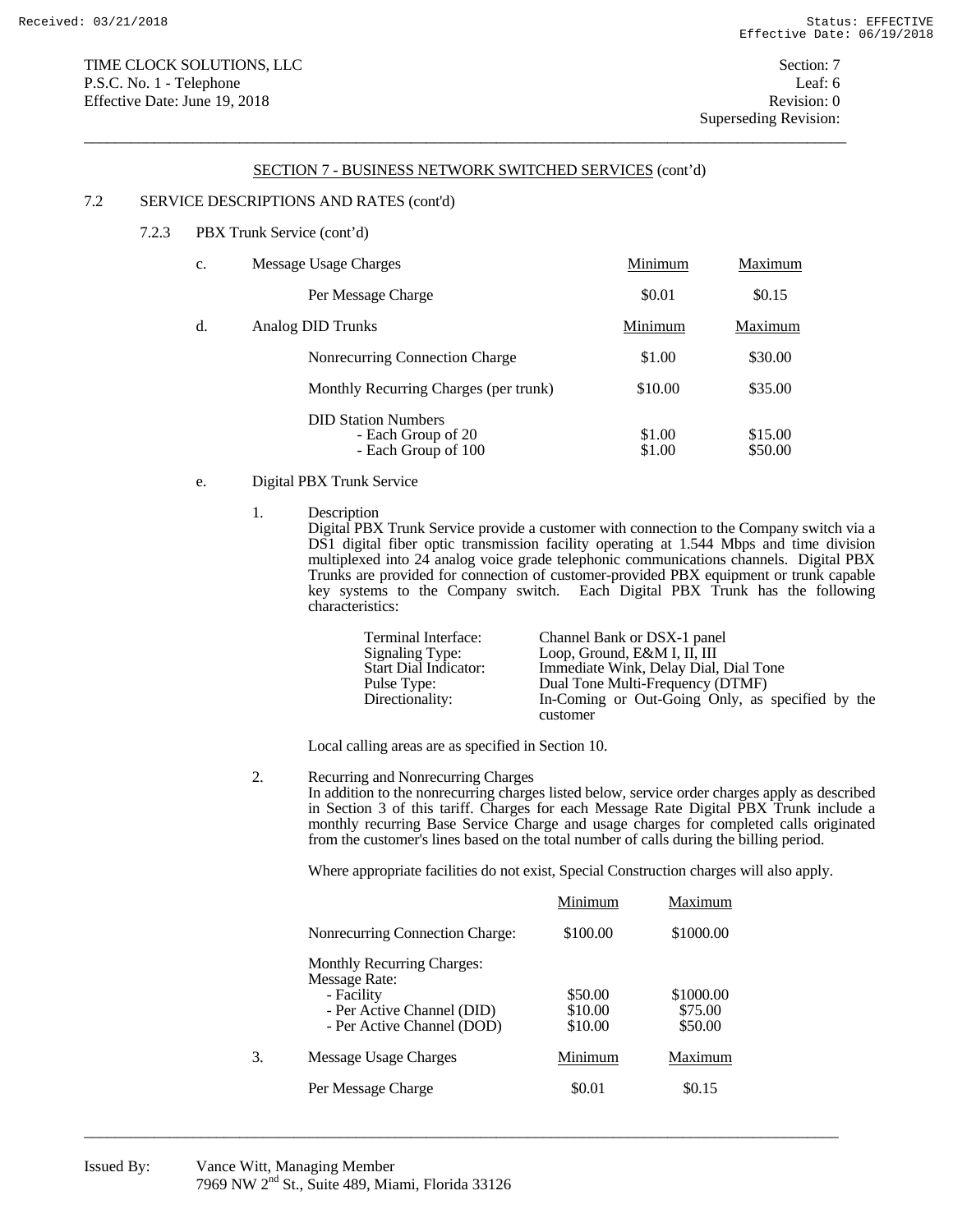$\overline{a}$  , and the state of the state of the state of the state of the state of the state of the state of the state of the state of the state of the state of the state of the state of the state of the state of the state o

### 7.2 SERVICE DESCRIPTIONS AND RATES (cont'd)

#### 7.2.4 Centrex Service

a. Description

 Centrex Service is a multi-station system offered to the business customer with 2 or more lines or trunks. It consists of digital switching equipment in the Company's switches connected to station lines on the customer's premises. Centrex Service enables the customer to originate and receive local calls within its system at no additional charge. Local calling areas are as specified in Section 10.

 Centrex Service is offered on a contracted basis with four terms: 24, 36, 60 and 84 months. Thirty days prior to the expiration of the contract term, the subscriber may cancel service or renew for a new term commitment. If the subscriber does not cancel or renew the service, service will continue on a month to month basis at the monthly rate associated with the twenty-four month term plan.

Each Centrex Station Line has the following characteristics:

| Terminal Interface:<br>Signaling Type:<br>Pulse Type:<br>Directionality: | 2-Wire or 4-Wire as required for the provision of service<br>Loop Start<br>Dual Tone Multi-Frequency (DTMF)<br>Two-Way, In-Only or Out-Only |
|--------------------------------------------------------------------------|---------------------------------------------------------------------------------------------------------------------------------------------|
|                                                                          |                                                                                                                                             |

b. Features

 The Centrex customer receives a Basic feature package, including all Centrex features except attendant features and Customer Management System.

The following Centrex features are available to the customer of Centrex Service at no additional charge:

|                                           | <b>Basic</b> |                                   | <b>Basic</b> |
|-------------------------------------------|--------------|-----------------------------------|--------------|
| Add-On Hold                               | X            | Intercom Dialing                  | X            |
| Attendant Camp On                         |              | Loudspeaker Paging                | X            |
| <b>Attendant Conference</b>               |              | <b>Manual Control of ARS</b>      |              |
| <b>Attendant Direct Station Selection</b> |              | Make Busy                         | X            |
| <b>Automatic Call Distribution</b>        |              | <b>Multiline Hunt</b>             | X            |
| <b>Automatic Route Selection (ARS)</b>    | X            | Night Service                     | X            |
| Call Forward - Busy                       | X            | Outward Call for PBX              | X            |
| Call Forward - No Answer                  | X            | Power Fail Transfer               | X            |
| Call Pickup                               | X            | <b>Oueuing</b>                    | X            |
| Call Transfer Internal                    | X            | <b>Single Digit Dialing</b>       | X            |
| <b>Call Transfer Outside</b>              | X            | Toll Diversion - Attendant        |              |
| Call Waiting                              | X            | <b>Customer Management System</b> |              |
| Call Waiting - Attendant Lamp             |              | Speed Calling                     | X            |
| Code Calling                              | X            | Three Way Calling                 | X            |
| 6-Way Conference                          |              |                                   |              |
| Directed Call Pickup                      | X            |                                   |              |
| Group Numbering                           | X            |                                   |              |